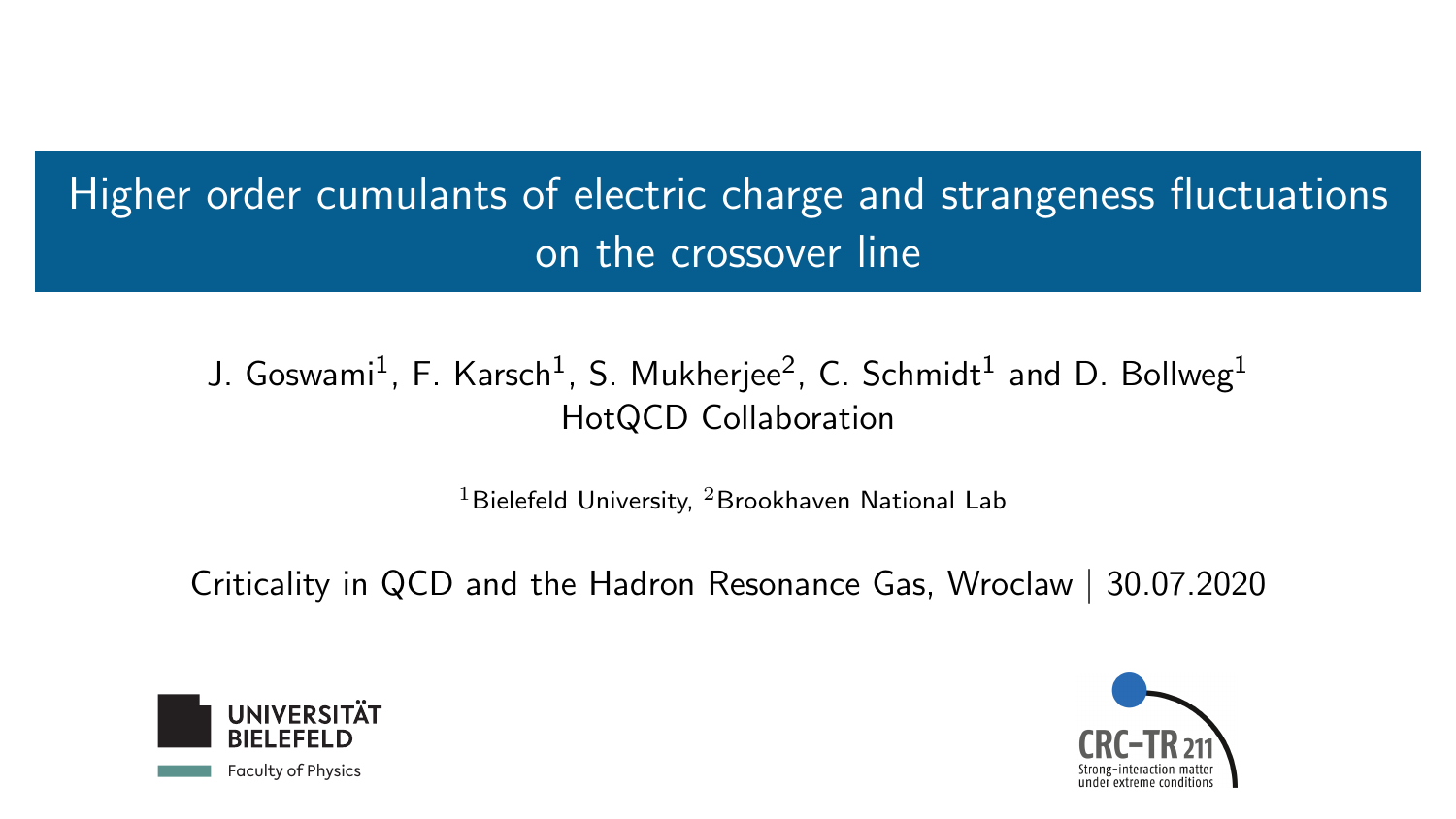



1 [QCD Phase Diagram](#page-2-0)

- 2 [Fluctuations via lattice QCD](#page-4-0)
- 3 [Electric charge fluctuations](#page-7-0)
- 4 [Strangeness fluctuations](#page-14-0)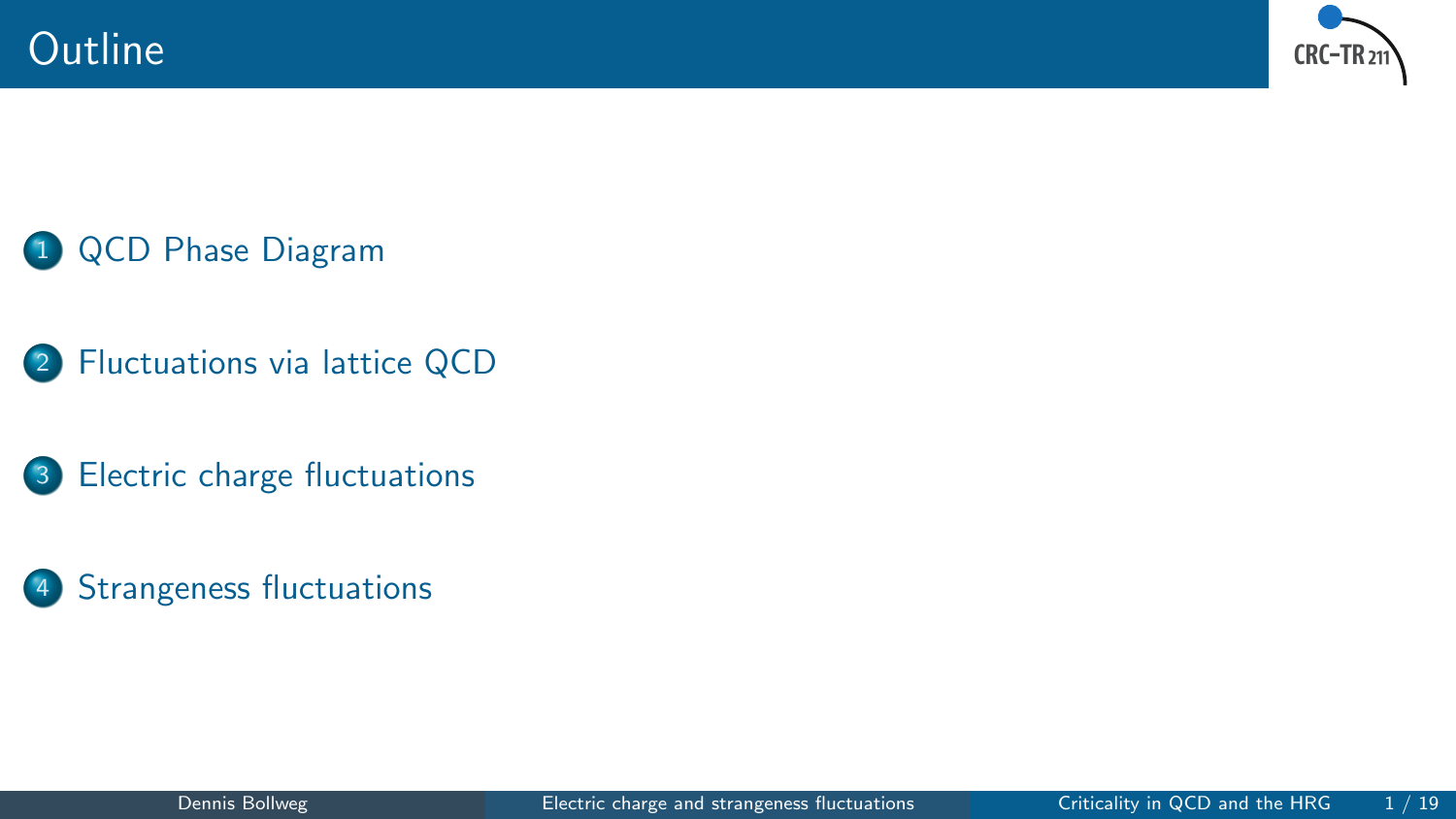

<span id="page-2-0"></span>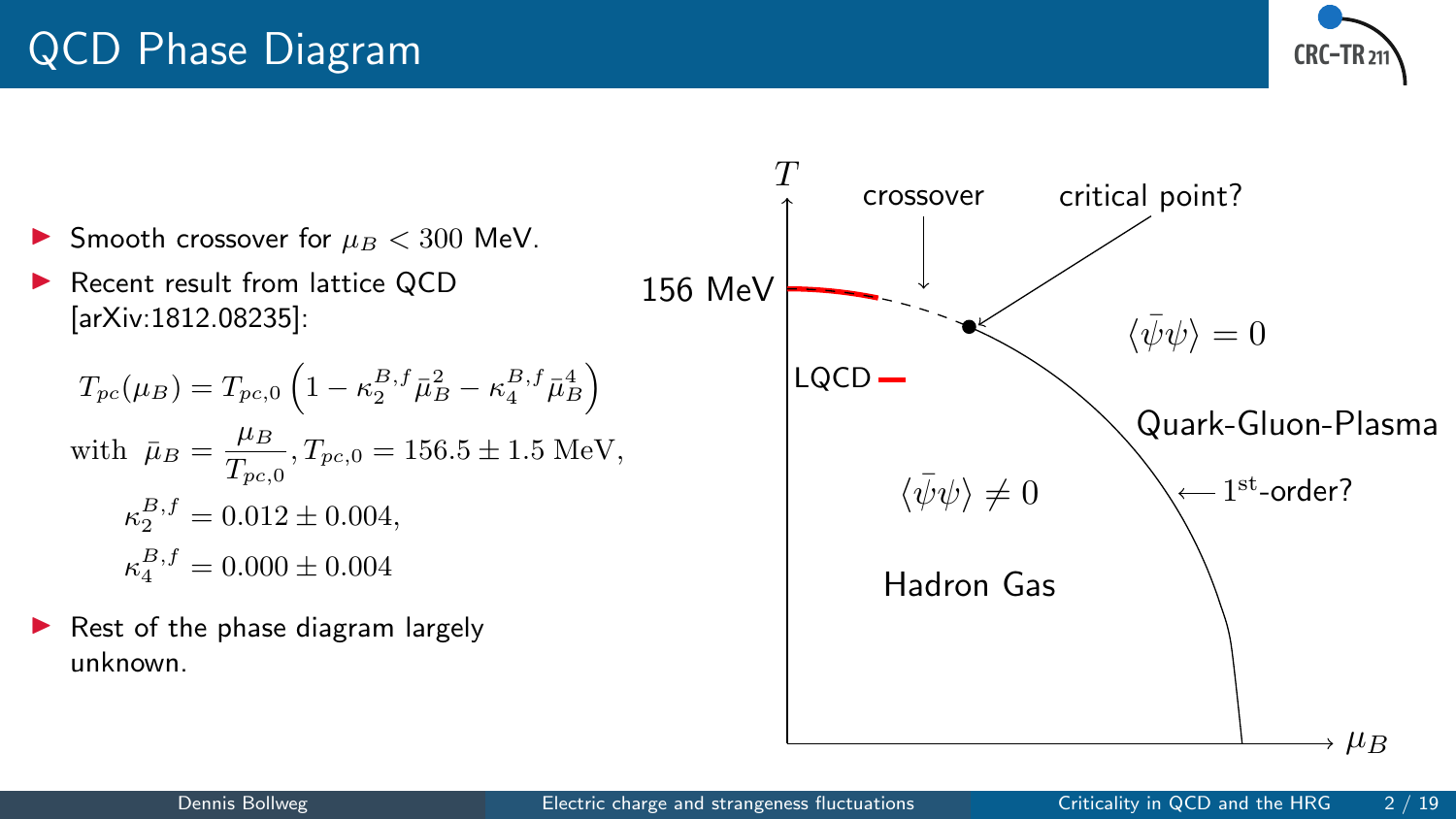

- Chiral crossover overlaps with chemical freeze-out in heavy ion collisions:  $T_{cf}(\mu_B \sim 0) = 156.5$  MeV [Andronic et al. Nature 2018].
- $\blacktriangleright$  Transition region is accessible through HIC experiments.
- Cumulants of conserved charge fluctuations are ideal probes to study phase diagram: maxima along crossover line, divergence at CEP.



Figure: Freeze-out vs. chiral transition temperature from HotQCD [arXiv:1812.08235].

Goal: first-principle QCD predictions for cumulant ratios  $M/\sigma^2$ ,  $S\sigma$ ,  $\kappa\sigma^2$ , ... etc.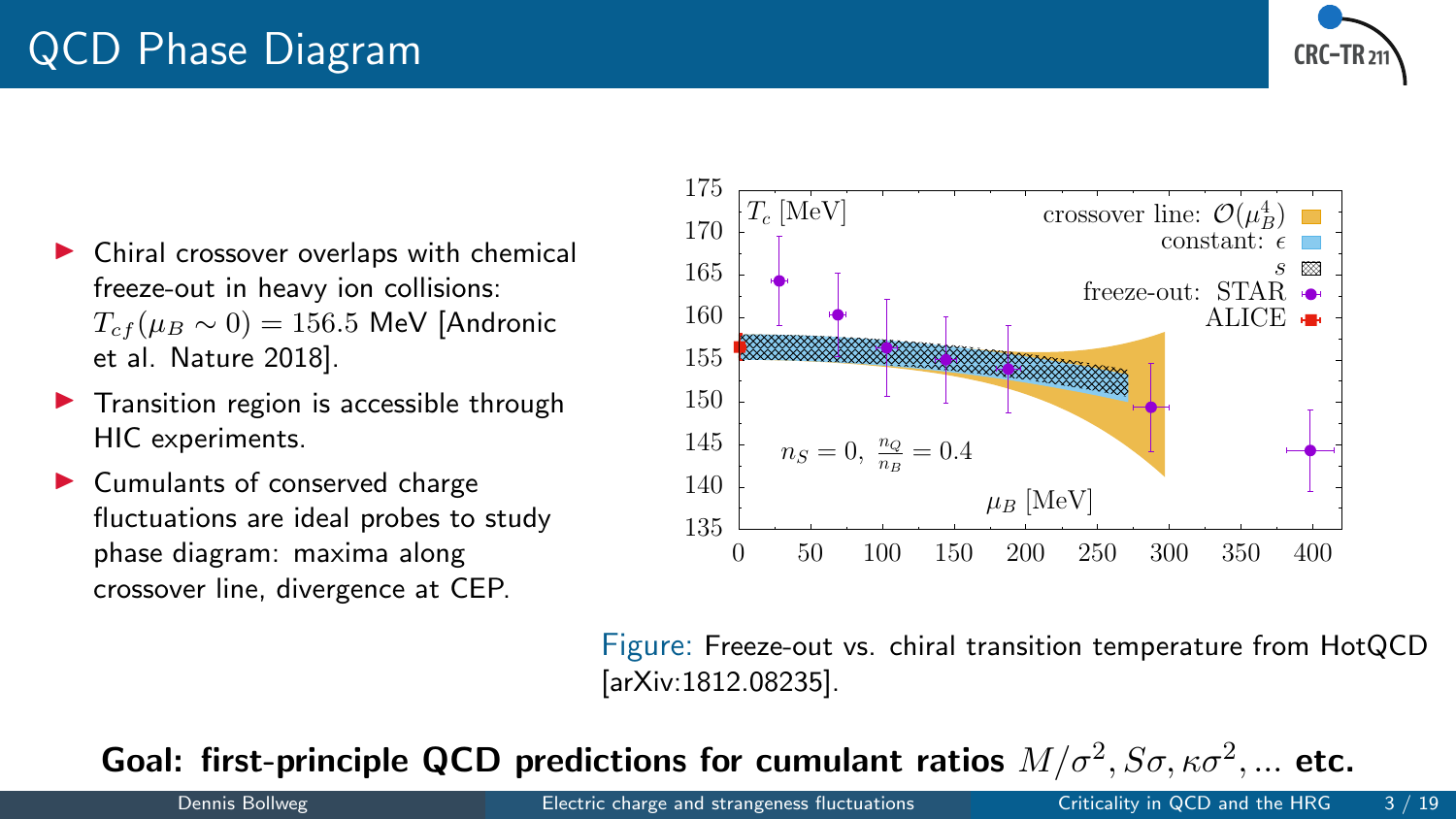

<span id="page-4-0"></span> $M/\sigma^2, S\sigma, \kappa \sigma^2$  are accessible via *generalized susceptibilities*  $\chi$ :

$$
\chi_{ijk}^{BQS} \equiv \frac{1}{VT^3} \frac{\partial^{i+j+k} \log \mathcal{Z}}{\partial \hat{\mu}_B^i \partial \hat{\mu}_Q^j \partial \hat{\mu}_S^k}, \quad \hat{\mu}_X \equiv \frac{\mu_X}{T}
$$

$$
M_X/\sigma_X^2 = \frac{\chi_1^X}{\chi_2^X}, \quad S_X \sigma_X = \frac{\chi_3^X}{\chi_2^X}, \quad \kappa_X \sigma_X^2 = \frac{\chi_4^X}{\chi_2^X} \quad \text{with} \quad X = B, Q, S
$$

- Finite-density sign problem renders direct simulations at  $\mu_B > 0$  impossible.
- Use constrained Tayor-Expansion in  $\mu$  to access cumulants at finite density.
- Impose strangeness neutrality  $n_S = 0$  and  $\frac{n_Q}{n_B} = 0.4$  order by order corresponds to thermal conditions in HIC (e.g.  $Pb + Pb$  or Au + Au).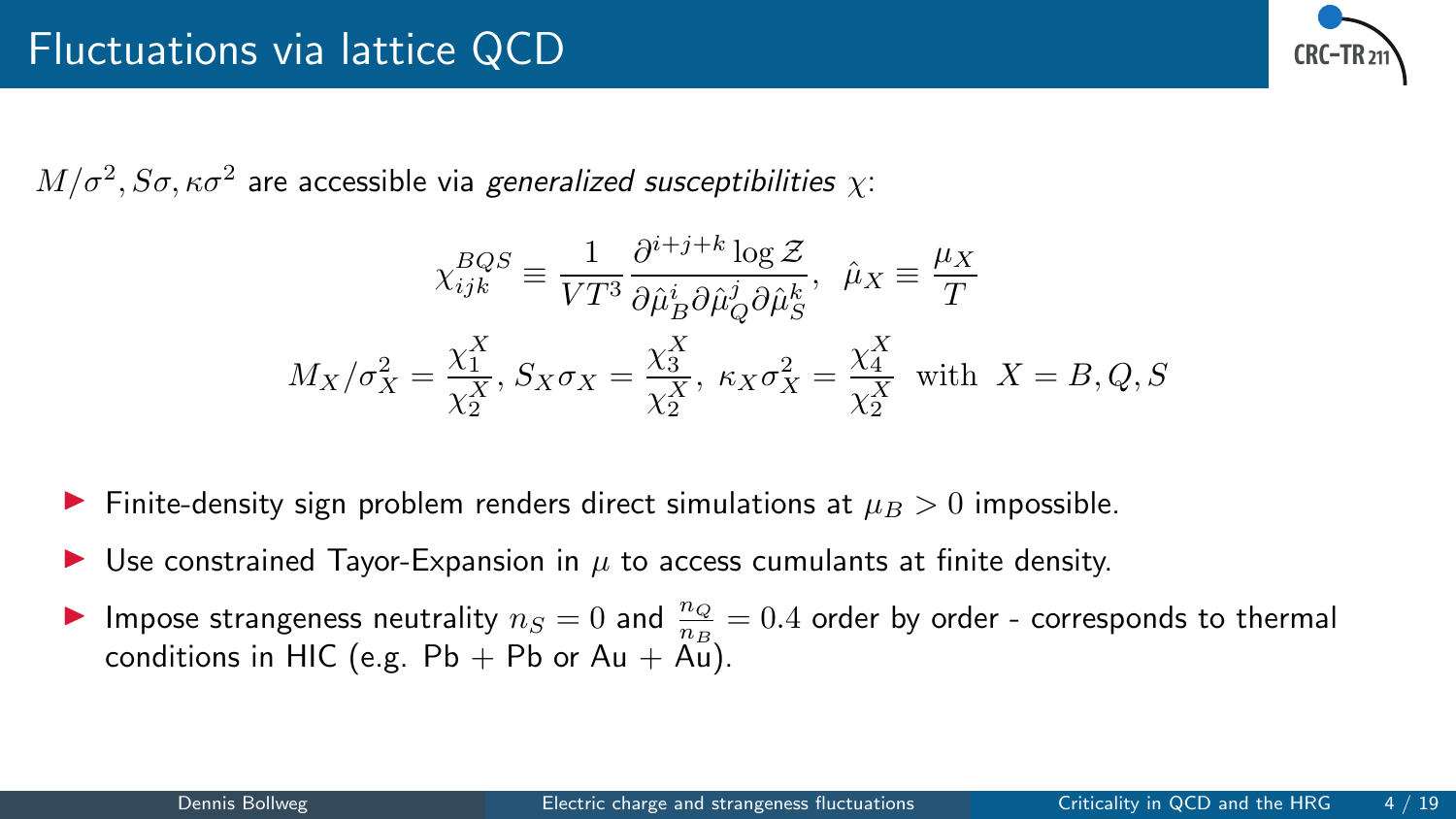

- **Dynamical Fermions (HISQ) with**  $N_f = 2 + 1$ : two light Quarks (up + down) and a strange Quark with mass ratio  $\frac{m_s}{m_l} = 27.$   $\Rightarrow$  physical meson masses in the continuum limit!
- Lattice sizes  $32^3 \times 8$ ,  $48^3 \times 12$  and  $64^3 \times 16$  at 9 different temperatures each.
- Large simulation campaign on Summit in 2019 & 2020: Compared to our earlier analysis of baryon skewness and kurtosis [arXiv:1708.04897v3] we increased statistics in the vicinity of  $T_{pc}$  on  $N_t = 8$  lattices by a factor 3-4 and on  $N_t = 12$  lattices by a factor 6-8.

|                                                    | $N_t = 8$   $N_t = 12$   $N_t = 16$ |  |
|----------------------------------------------------|-------------------------------------|--|
| No. of Conf. $1.2 \cdot 10^6$   $2 - 4 \cdot 10^5$ |                                     |  |

- $\blacktriangleright$  High statistics data enable us to calculate cumulants up to  $\mathrm{N}^{3}\mathrm{LO}$  in  $\mu_{B}$  (previous studies: NLO).
- All data on fluctuations in this presentation are HotQCD preliminary.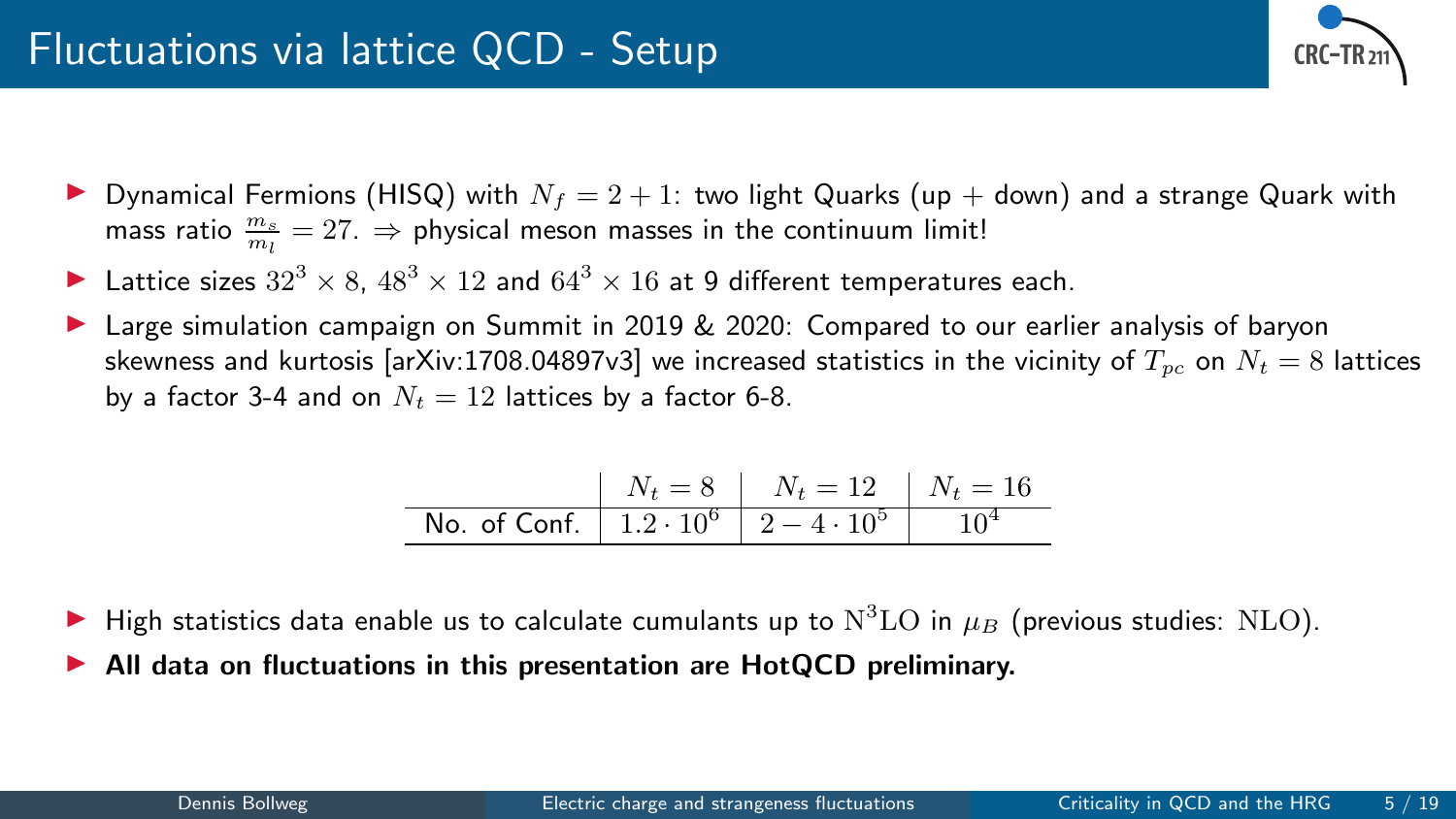

Cumulant ratios are scanned in  $\mu_B$ 

$$
R_{nm}^X(T, \mu_B) = \frac{\sum_{i} \frac{1}{i!} \chi_n^{X,i} (\frac{\mu_B}{T})^i}{\sum_{j} \frac{1}{j!} \chi_m^{X,j} (\frac{\mu_B}{T})^j}
$$

- Results like Fig. [2](#page-6-0) for each  $N_t$  are jointly fitted assuming  $1/N_t^2$  corrections  $\rightarrow$  continuum extrapolation.
- $\blacktriangleright$  The fitted surface can then be evaluated along arbitrary lines in  $(T, \mu_B)$  if desired. In the following:  $T_{\text{pc}}(\mu_B)$



<span id="page-6-0"></span>Figure:  $R_{12}^Q$  for  $N_t = 8$  scanned in  $\mu_B/T$ .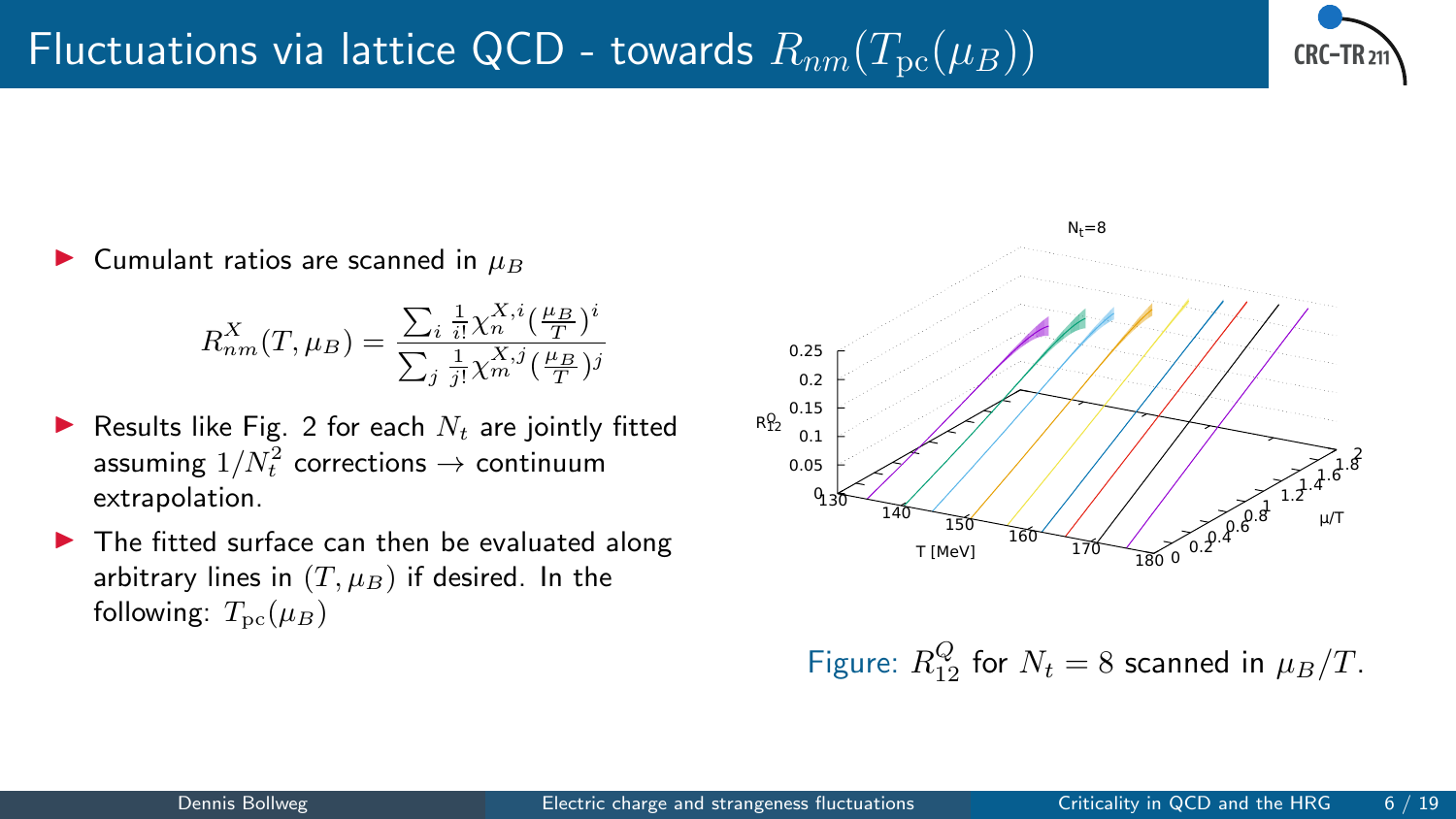#### <span id="page-7-0"></span>Electric charge fluctuations -  $R^Q_{\bar{1}\bar{2}}$ 12







Figure: Left: Contributions to  $R_{12}^Q$  sorted by order in  $\mu_B$ . Right:  $R_{12}^Q$  along  $T_{\rm pc}(\mu_B)$ .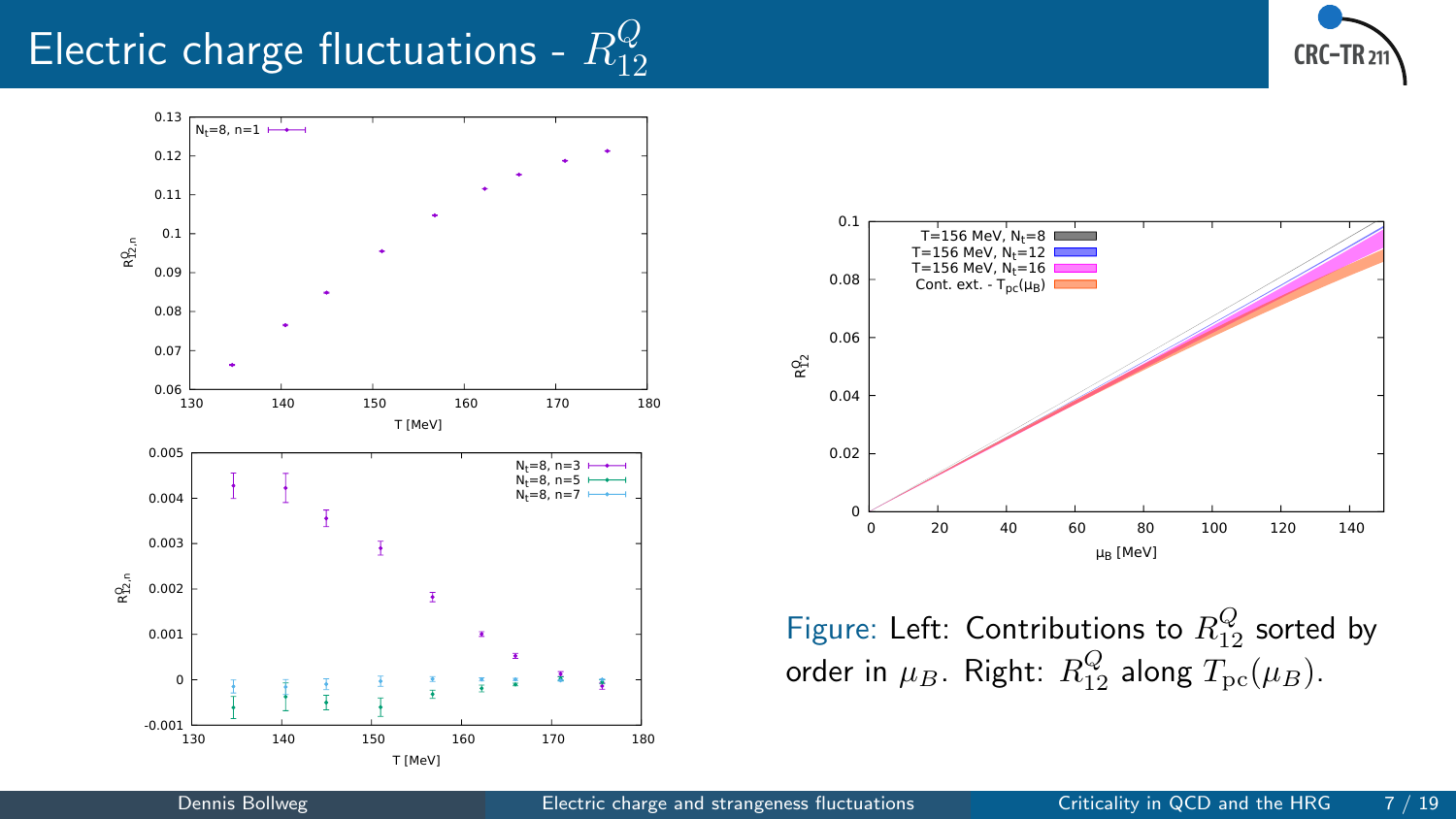

- $\blacktriangleright$   $R^Q_{12}$  dominated by leading order contribution  $\sim \mu_B$ .
- $\triangleright$  NLO contributions smaller by an order of magnitude.
- Mild temperature dependence.
- $\blacktriangleright$  Ideal for extracting freeze-out chemical potential  $\mu_{B,f} \Rightarrow$  "Baryometer"



Figure:  $R_{12}^Q$  for different  $N_t$  and continuum extrapolation along  $T_{pc}(\mu_B)$ .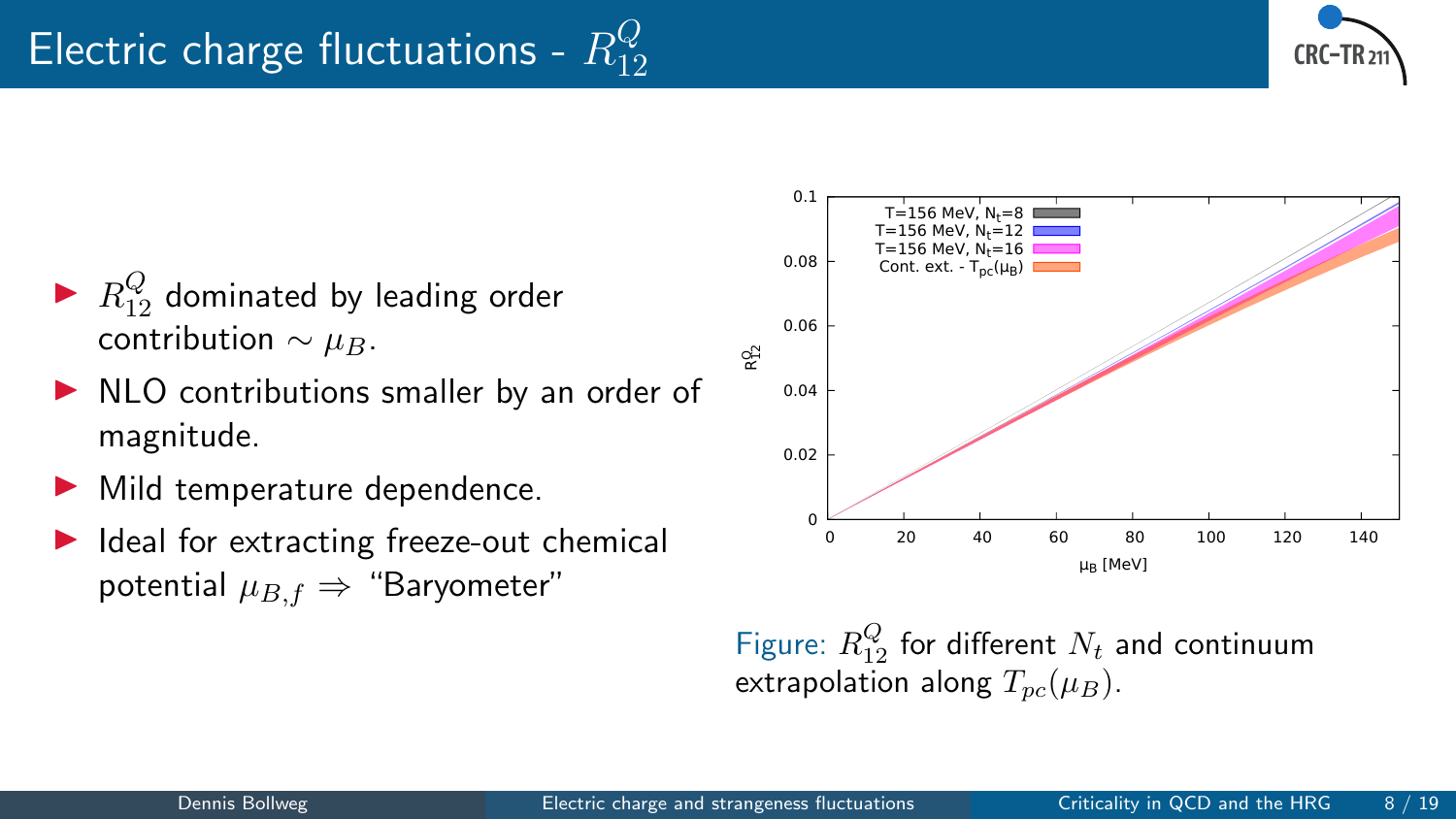

Freeze-out chemical potential extracted by comparing to data from  $\mathsf{STAR}^1$ :

| $\sqrt{s_{NN}}$ [GeV] | $\mu_{B,f}$ [MeV] |  |
|-----------------------|-------------------|--|
| 200                   | 19.4(1)           |  |
| 62.4                  | 58(1)             |  |
| 39                    | 92(2)             |  |
| 27                    | 131(3)            |  |



Figure:  $R_{12}^Q$  for different  $N_t$  and continuum extrapolation along  $T_{pc}(\mu_B)$ .

1 [PRL 113, 092301 (2014)]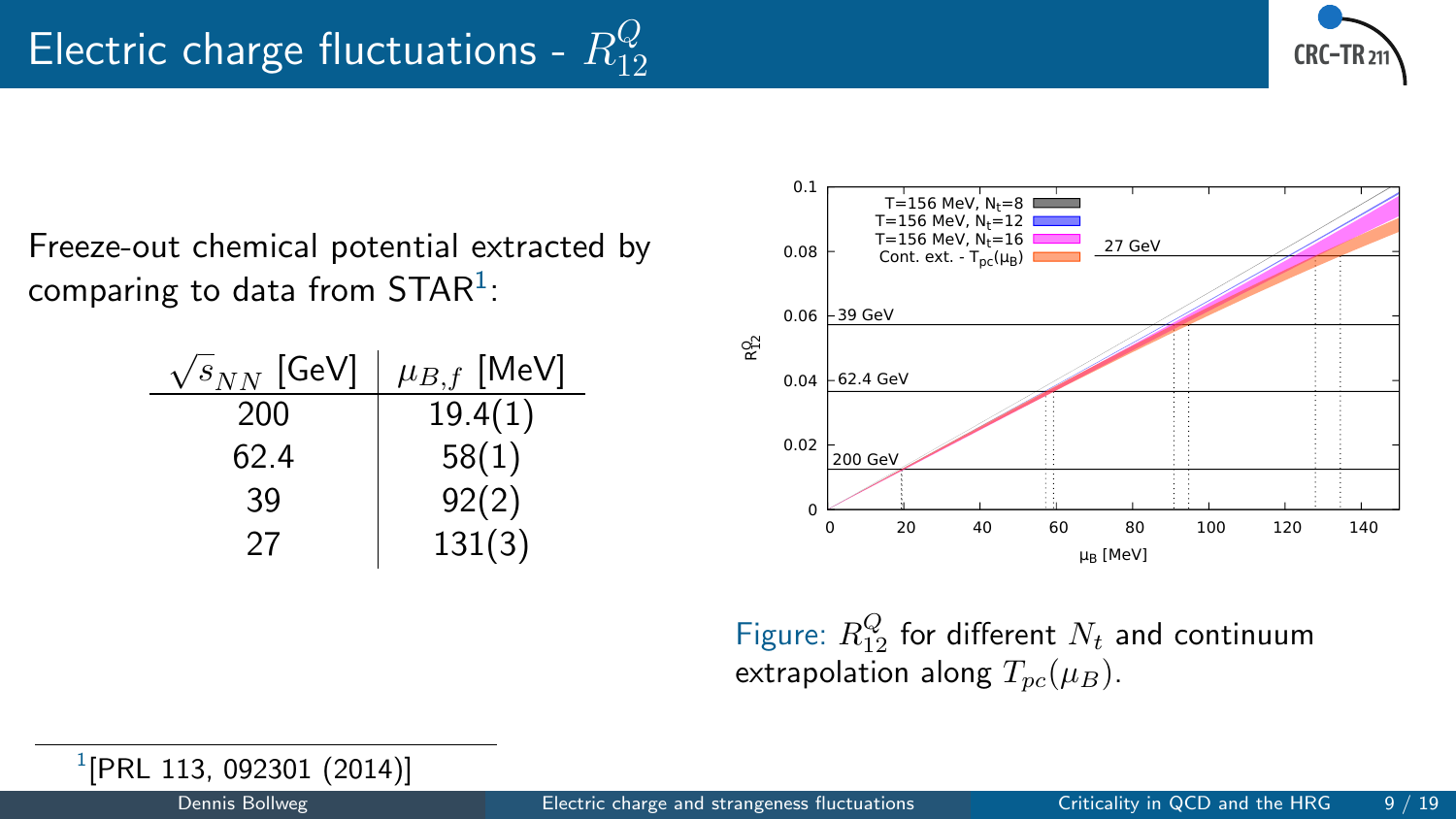#### Electric charge fluctuations -  $R^Q_{31}$ 31





Figure: Left:  $R_{31}^Q$  at  $\mu_B = 0$ . Right:  $\mu_B$  dependence around  $T_{pc}$ .

**►** Strong temperature dependence/ weak  $\mu_B$  dependence  $\Rightarrow$  "Thermometer"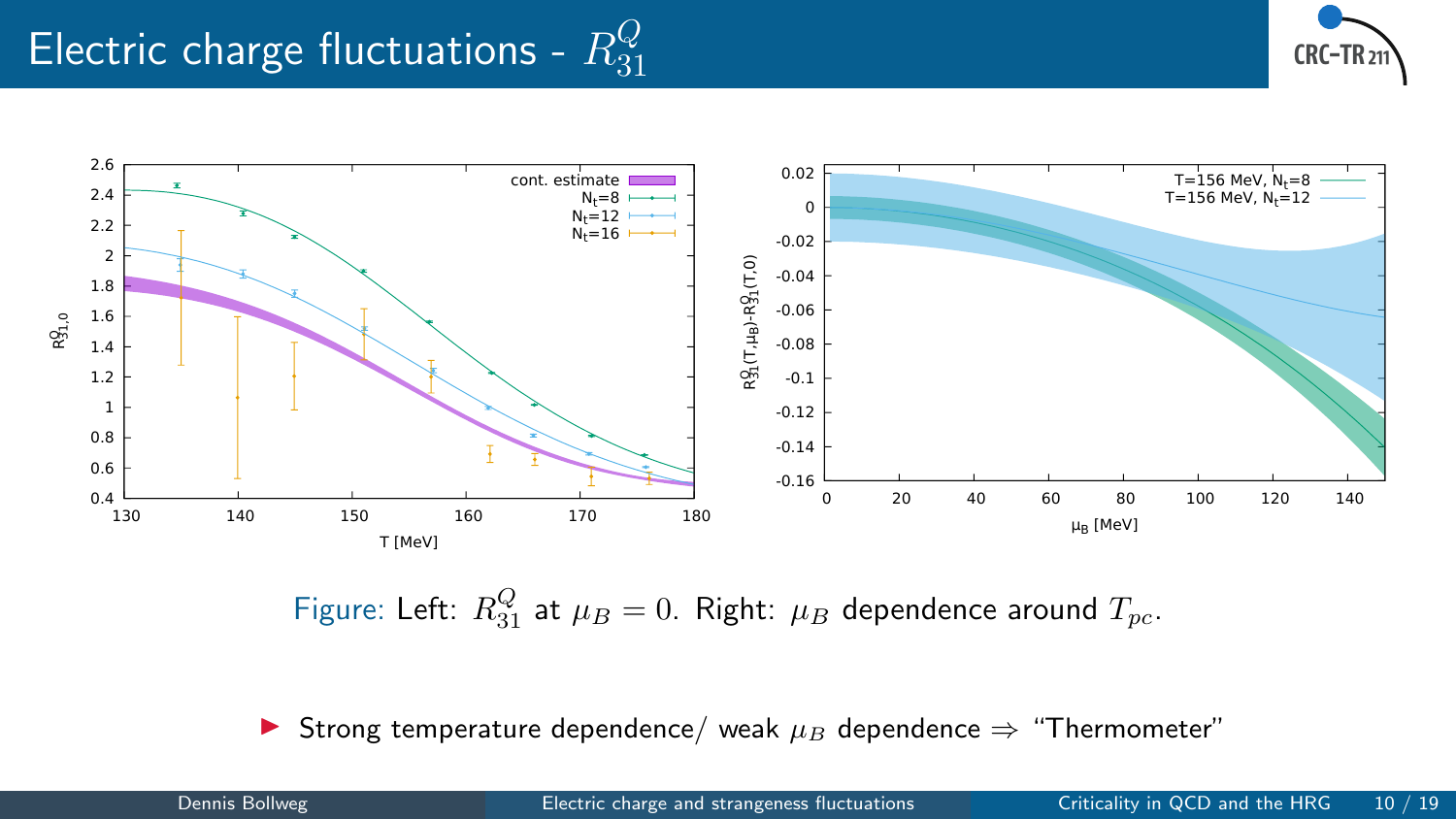#### Electric charge fluctuations -  $R^Q_{31}$ 31





### Figure: Cont. estimate of  $R_{31}^Q(T_{\text{pc}}(\mu_B)).$

- ▶ Lattice QCD estimate:  $R_{31}^Q(T_{\text{pc}}(\mu_B)) = 1.07(9)$ .
- **PHENIX<sup>1</sup>** Measurements of  $R_{31}^Q$  consistent with freeze-out at  $T_{pc}$ .
- Note: published PHENIX data use  $N_T = 8$  lattice results  $\rightarrow$  too high  $T_f$ .
- $^{1}[$ Phys. Rev. C 93, 011901(R) (2016)]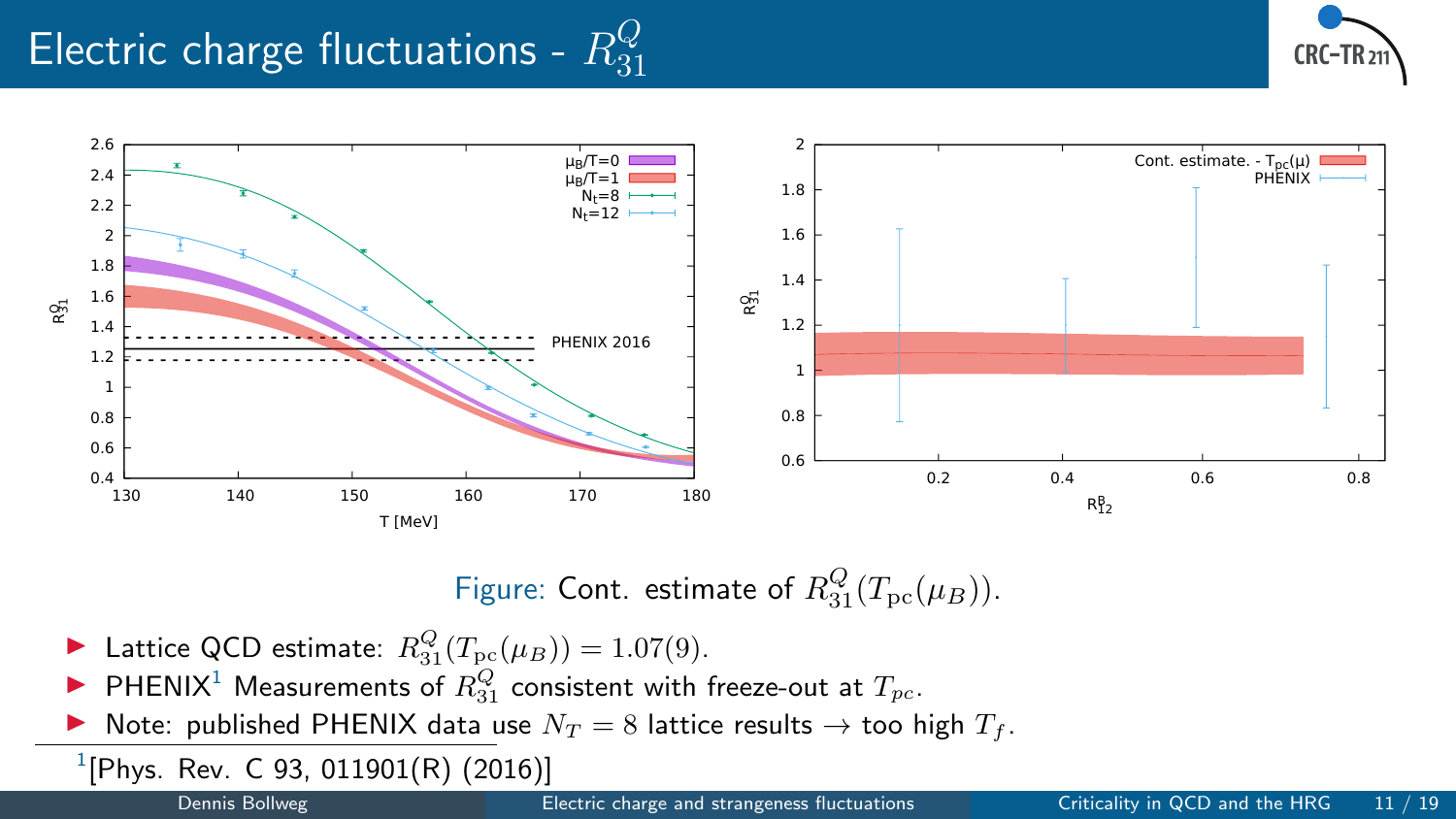#### Electric charge fluctuations -  $R^Q_{31}$ 31





Figure:  $R_{31}^Q$  via lattice QCD vs. different HRG calculations.

 $\blacktriangleright$   $R_{31}^Q$  shows large deviations from HRG in the transition region.

 $\blacktriangleright$  T-dependence of  $R_{31}^Q(T,\mu_B=0)$  is not captured by any of the non-interacting HRG models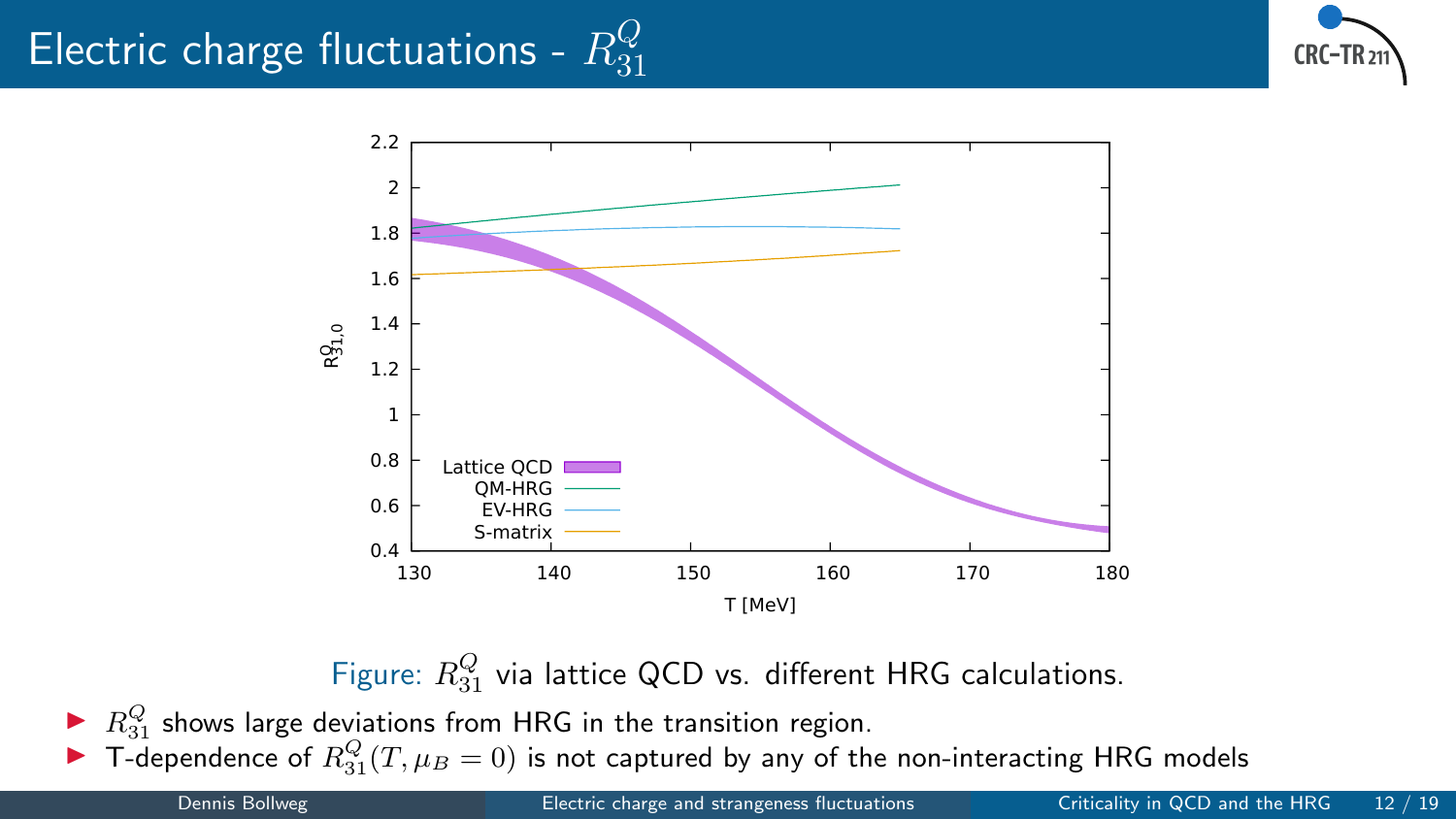#### Electric charge fluctuations -  $R^Q_{42}$ 42





Figure: Left:  $R_{42}^Q$  at  $\mu_B = 0$ . Right:  $\mu_B$  dependence around  $T_{\text{pc}}$ .

- $\blacktriangleright$  Significantly smaller errors compared to  $R_{31}^Q$  since noisy baryon correlations do not contribute to LO. LQCD Estimate:  $R_{42}^Q(T_{pc}, 0) = 0.73(5)$ .
- Avg. over PHENIX data:  $R_{42}^{Q} = 1.29(6)$  inconsistent with lattice results.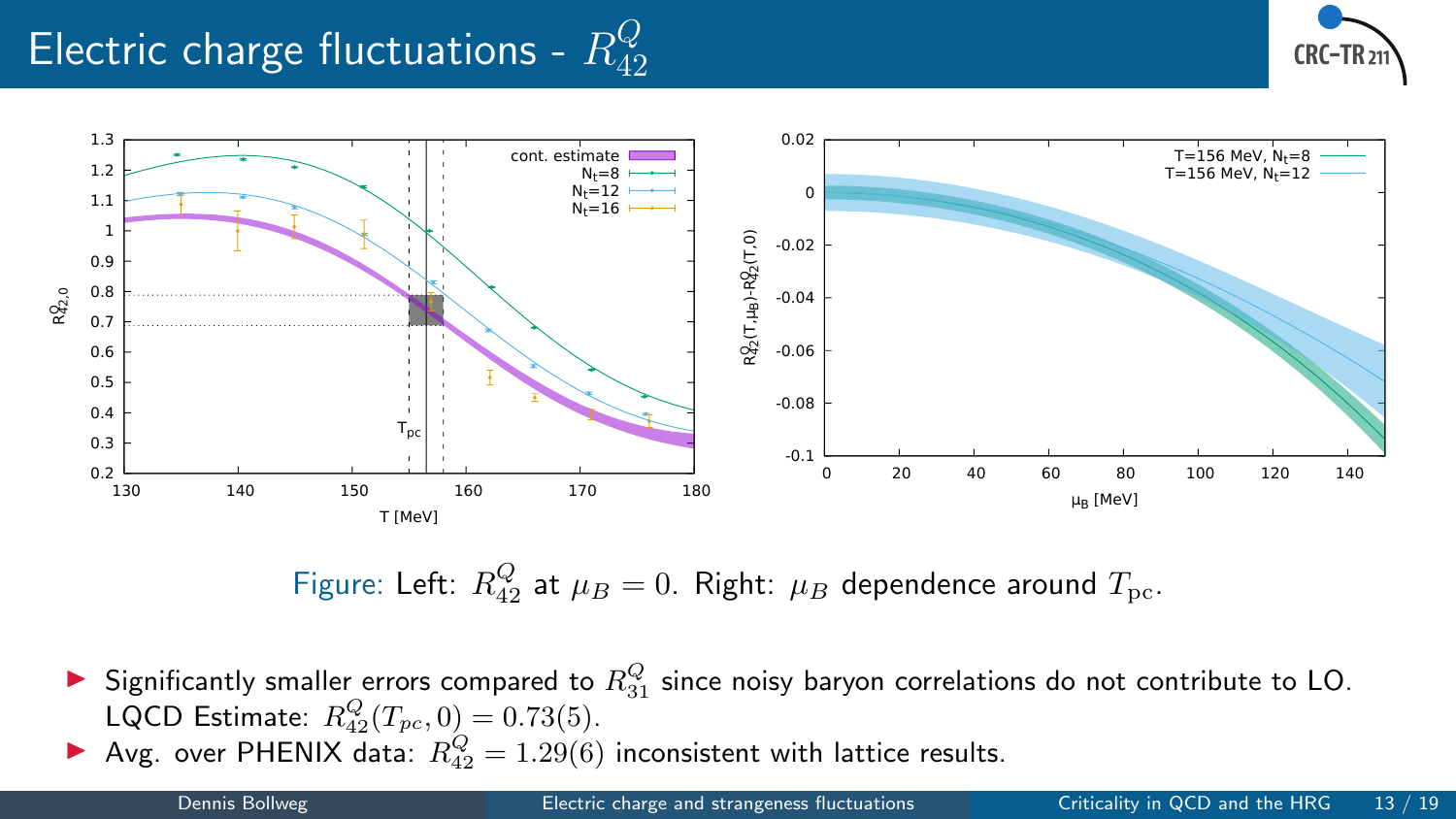## <span id="page-14-0"></span>Strangeness fluctuations -  $\mu_{S,f}$



▶ Constraint  $n_S(\mu_B, \mu_S) \stackrel{!}{=} 0$  determines  $\mu_S$ :

$$
\frac{\mu_S}{\mu_B} = s_1(T) + s_3(T) \left(\frac{\mu_B}{T}\right)^2 + \mathcal{O}\left(\left(\frac{\mu_B}{T}\right)^4\right)
$$

- $\blacktriangleright$   $s_n(T)$ : Consists of combinations of  $\chi^{BQS}_{ijk}$ directly accessible in LQCD.
- **Main contribution to**  $s_1(T)$  comes from  $\frac{\chi_{11}^{BS}}{\chi_2^S}$ .
- $s_n$  with  $n \geq 3$  almost negligible.
- QCD result on  $\mu_S/\mu_B$  sensitive to strangeness content (in a HRG model).
- $\blacktriangleright$  Excellent match with QM-HRG.



Figure:  $s_1(T)$  and  $s_3(T)$  from lattice QCD and HRG.

.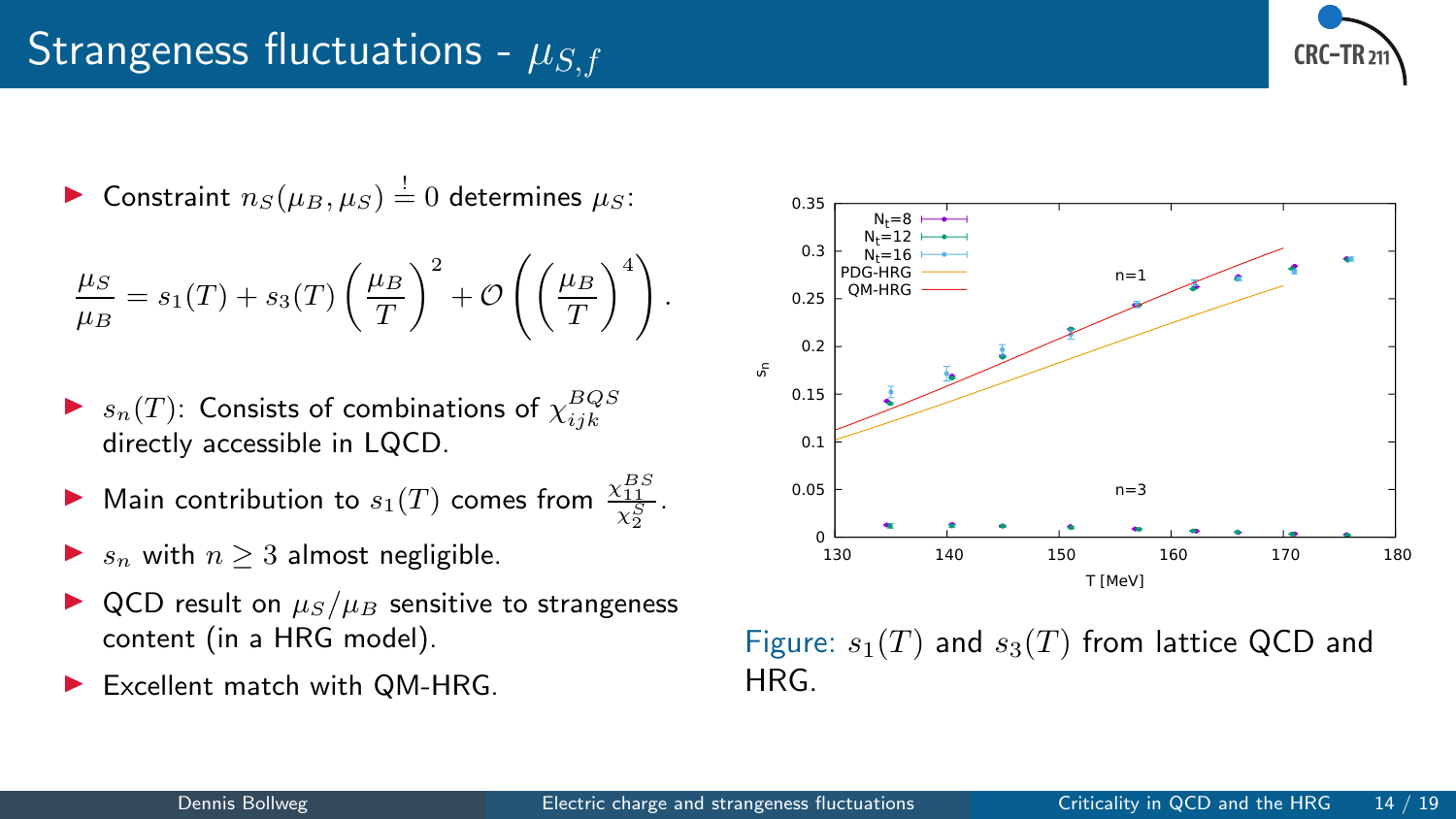

Lattice QCD:

▶ Constraint  $n_S(\mu_B, \mu_S) \stackrel{!}{=} 0$  determines  $\mu_S$ :

$$
\frac{\mu_S}{\mu_B} = s_1(T) + s_3(T) \left(\frac{\mu_B}{T}\right)^2 + \mathcal{O}\left(\left(\frac{\mu_B}{T}\right)^4\right)
$$

- $\blacktriangleright$   $s_n(T)$ : Consists of combinations of  $\chi^{BQS}_{ijk}$ directly accessible in LQCD.
- ▶ Main contribution to  $s_1(T)$  comes from  $\frac{\chi_{11}^{BS}}{\chi_2^S}$ .
- $s_n$  with  $n \geq 3$  almost negligible.
- ▶ QCD result on  $\mu_S/\mu_B$  sensitive to strangeness content (in a HRG model).
- Excellent match with QM-HRG.

Heavy Ion Collisions:

▶ HRG relation for  $\overline{B}$  to  $B$  yields can be used:

$$
\frac{\bar{B}}{B}(\sqrt{s})=\exp\left(-\frac{\mu_B}{T}(2-2|S|\frac{\mu_S}{\mu_B})\right)
$$

 $\blacktriangleright$   $\frac{\mu_S}{\mu_B}$  obtainable by fitting yields for different particle species in  $|S|$ .

.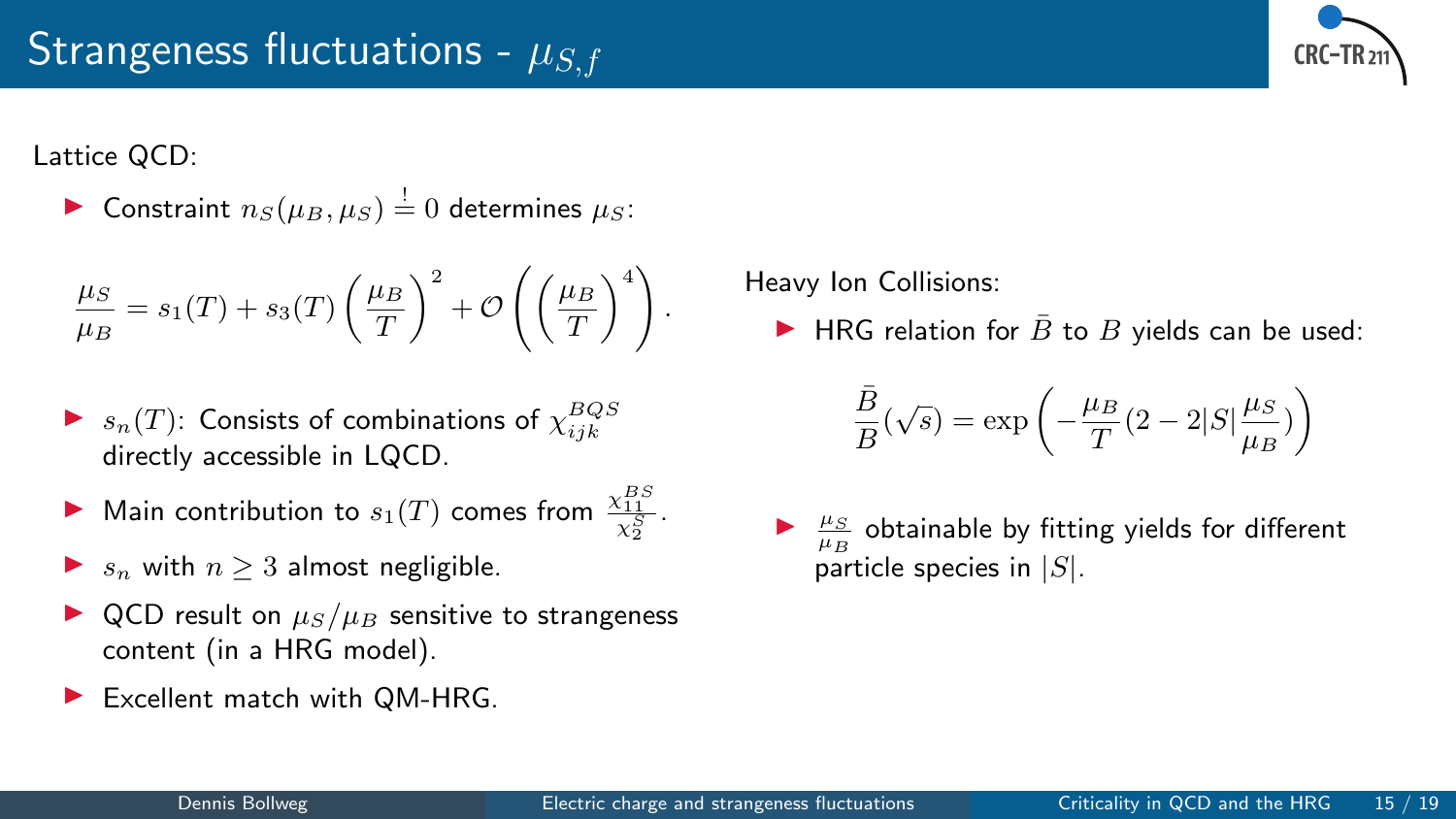### Strangeness fluctuations





Figure:  $\mu_S/\mu_B$  along  $T_{pc}(\mu_B)$  vs.  $\mu_S/\mu_B$  extracted from STAR<sup>1</sup>

 $\triangleright$   $\mu_{S,f}/\mu_{B,f}$  from strange baryon yields is consistent with lattice QCD results at  $T_{nc}$ ! 1 arXiv:1010.0142 & arXiv:1906.03732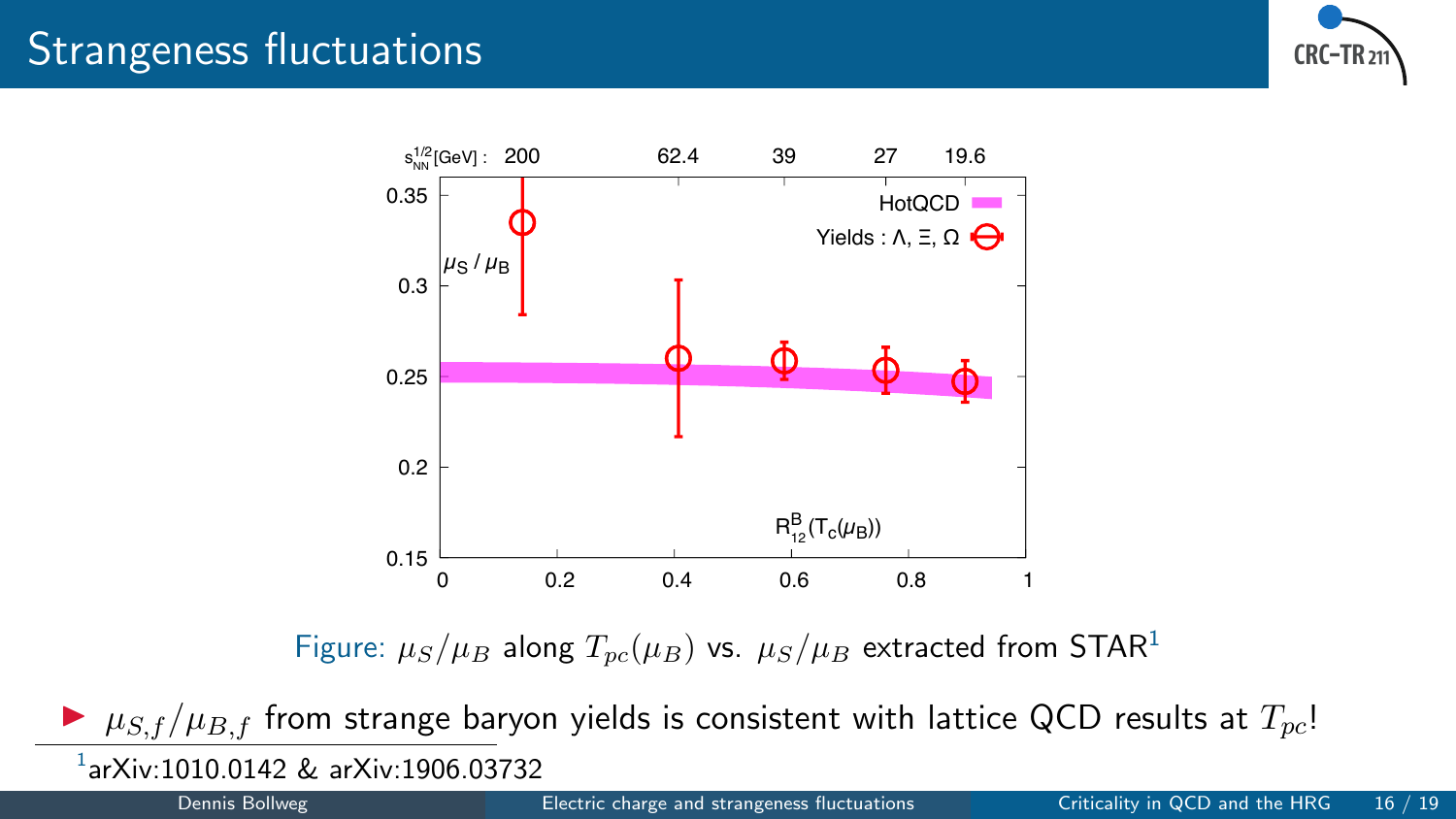# Strangeness fluctuations -  $R_{32}^S$  and  $R_{42}^S$





Figure:  $R_{32}^S(T_{\text{pc}}, \mu_B)$  for  $N_t = 8, 12$  lattices.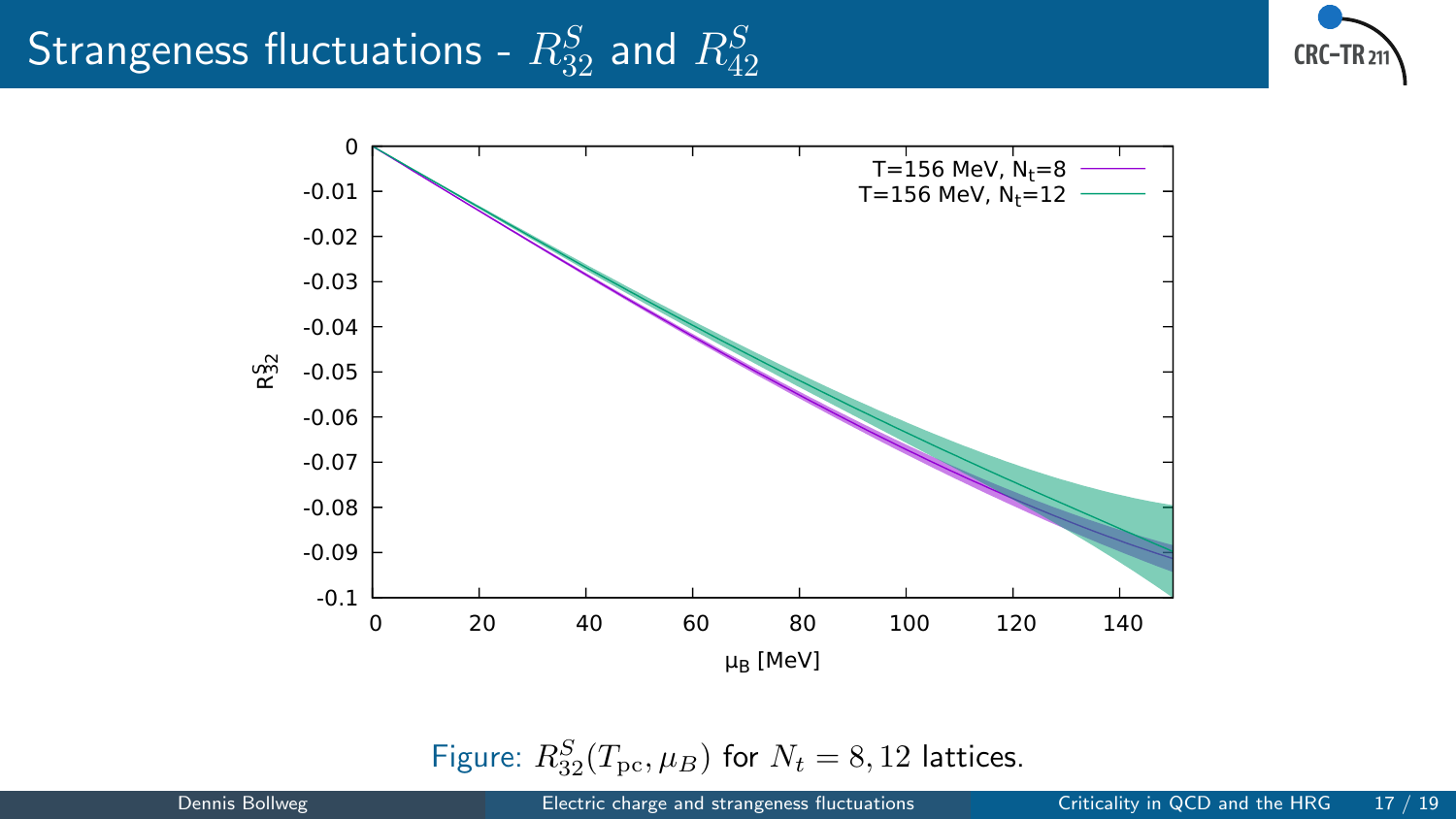# Strangeness fluctuations -  $R_{32}^S$  and  $R_{42}^S$





Figure: Left:  $R_{42}^S$  at  $\mu_B = 0$ . Right:  $\mu_B$ -dependence around  $T_{\text{pc}}$ .

Dennis Bollweg **[Electric charge and strangeness fluctuations](#page-0-0)** Criticality in QCD and the HRG 18 / 19